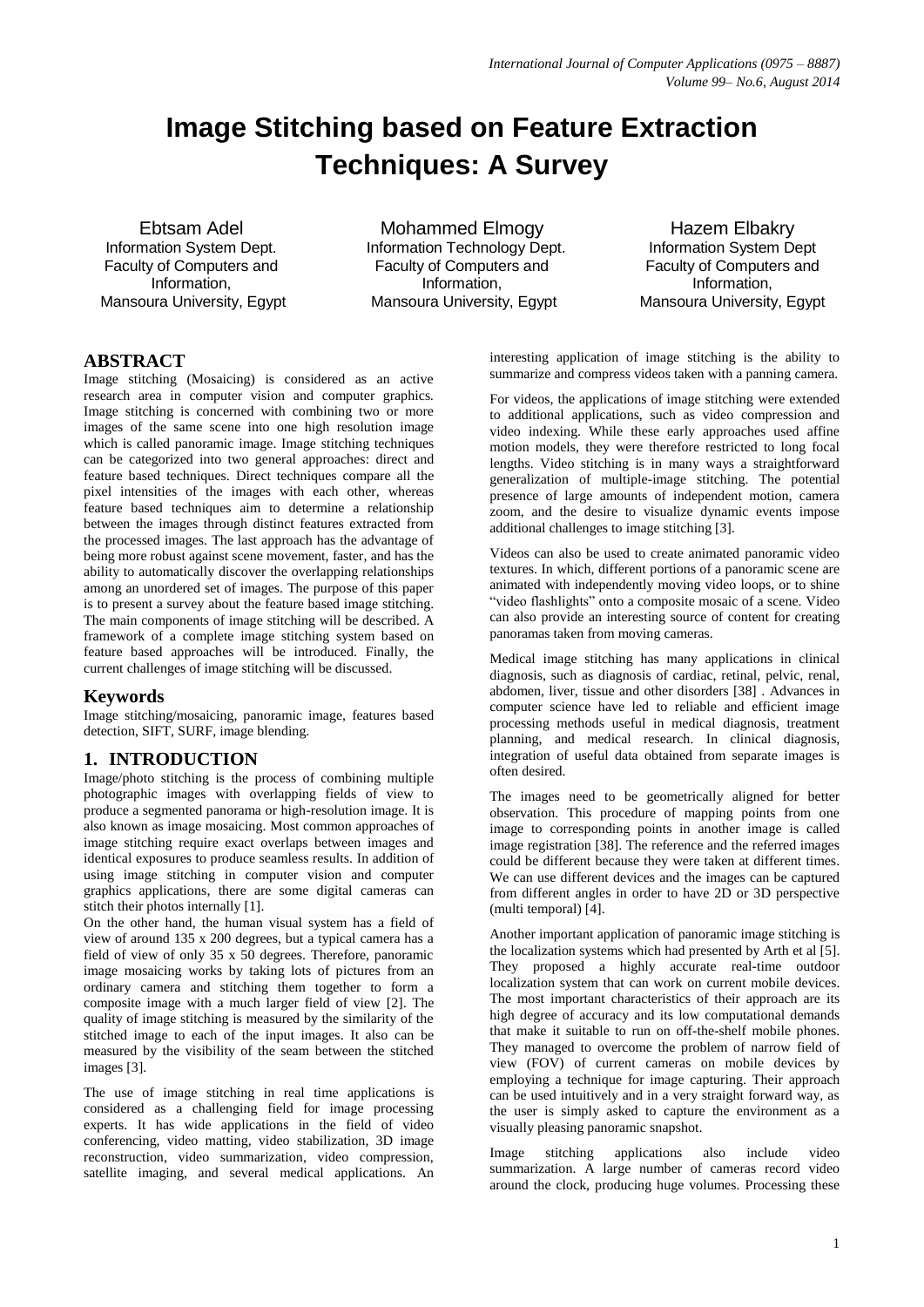huge chunks of videos demands plenty of resources like time, man power, and hardware storage etc. Video summarization plays an important role in this context. It helps in efficient storage, quick browsing, and retrieval of large collection of video data without losing important aspects [6].

The remainder of the paper is organized as follows. An overview of the main components of the image stitching is elucidated in section 2. Section 3 introduces the general approaches of the image stitching. Section 4 discusses a complete model of the image stitching. Section 5 contains an overview of the current effort in image stitching field. In Section 6, some challenges of image stitching will be discussed. Finally, section 7 presents the conclusion and the future work.

# **2. TEH MAIN COMPOENTS OF IMAGE STITCHING**

The image stitching can be divided into three main components: calibration, image registration, and blending [8], as shown in Fig. 1. The goal of camera calibration is to produce an estimate of the extrinsic and intrinsic camera parameters. During the image registration, multi-images are compared to find the translations that can be used for the alignment of images. After registration, these images are merged (blended) together to form a single image. In the following subsections, these main components will be discussed briefly.

## **2.1. Calibration**

Image calibration aims to minimize differences between an ideal lens model and the camera-lens combination that was used. These differences are resulted from optical defects such as distortions and exposure differences between images [8]. Intrinsic and extrinsic camera parameters are recovered in order to reconstruct the 3D structure of a scene from the pixel coordinates of its image points. Extrinsic camera parameters define the location and orientation of the camera reference frame with respect to a known world reference frame. Intrinsic camera parameters link the pixel coordinates of an image point with the corresponding coordinates in the camera reference frame [9].

## **2.2. Registration**

Image registration is the core of a mosaicing procedure. Its purpose is to create geometric correspondence between images. Therefore, we can compare images and apply other steps appropriately [20]. Image registration is defined as the process of aligning two or more images which are captured from different point of perspectives. Image blending is processed to make the transition from one image to another image smoother. So, the joint between two images can be removed.



**Fig. 1: The main components of image stitching**

#### **2.3. Blending**

Blending is applied across the stitch so that the stitching would be seamless. There are two popular ways of blending the images [10]. One is called alpha "feathering" blending, which takes weighted average of two images. The cases that alpha blending works extremely well is when image pixels are well aligned to each other and the only difference between two images is the overall intensity shift. Another popular approach is Gaussian pyramid [20]. This method essentially merges the images at different frequency bands and filters them accordingly. The lower the frequency band, the more it blurs the boundary. Gaussian pyramid blurs the boundary while preserving the pixels away from the boundary.

## **3. IMAGE STITCHING APPROACHES**

The direct and feature based techniques are considered as the main approaches for image stitching. The direct techniques work by directly minimizing pixel to pixel dissimilarities. Otherwise, the feature based techniques work by extracting a sparse set of features and then matching these to each other [11].

## **3.1. Direct Techniques**

The direct technique depends on comparing all the pixel intensities of the images with each other. Direct techniques minimize the sum of absolute differences between overlapping pixels or use any other available cost functions. These methods are computationally complex as they compare each pixel window to others. They are not invariant to image scale and rotation. There are many techniques for solving image mosaicing problems using direct methods such as Fourier analysis techniques [12] and also simon baker have proposed a unifying framework to fine optimization of cost or objective functions [39].

The main advantage of direct methods is that they make optimal use of the information available in image alignment. They measure the contribution of every pixel in the image. However, the biggest disadvantage of direct techniques is that they have a limited range of convergence [11].

## **3.2.Feature based Techniques**

The simplest way to find all corresponding feature points in an image pair is to compare all features in one image against all features in the other using one of the local descriptors. Unfortunately, this is quadratic in the expected number of features, which makes it impractical for some applications [11]. For image stitching based on feature based techniques**,** feature extraction, registration, and blending are different steps required for doing image stitching.

Feature based methods begin by establishing correspondences between points, lines, edges, corners, or other geometric entities. Characteristics of robust detectors include invariance to image noise, scale invariance, translation invariance, and rotation transformations. There are many feature detector techniques, such as Harris [18], SIFT [13], SURF [14], FAST [15], PCA-SIFT [16] and ORB [19] techniques.

The well-known SIFT (Scale-Invariant Feature Transform) [13] technique is very robust, but the computation time is not feasible for real-time applications. Harris corner detector [18] is used to detect the features. It uses a normalized crosscorrelation of intensity values to match them. Harris corner is not invariant to scale changes and cross correlation. Whereas, SURF (Speeded Up Robust Features) [14] improves the computation time of SIFT by using an integral image for fast local gradient computations on an image. Recently, binary feature descriptors have received more attention. These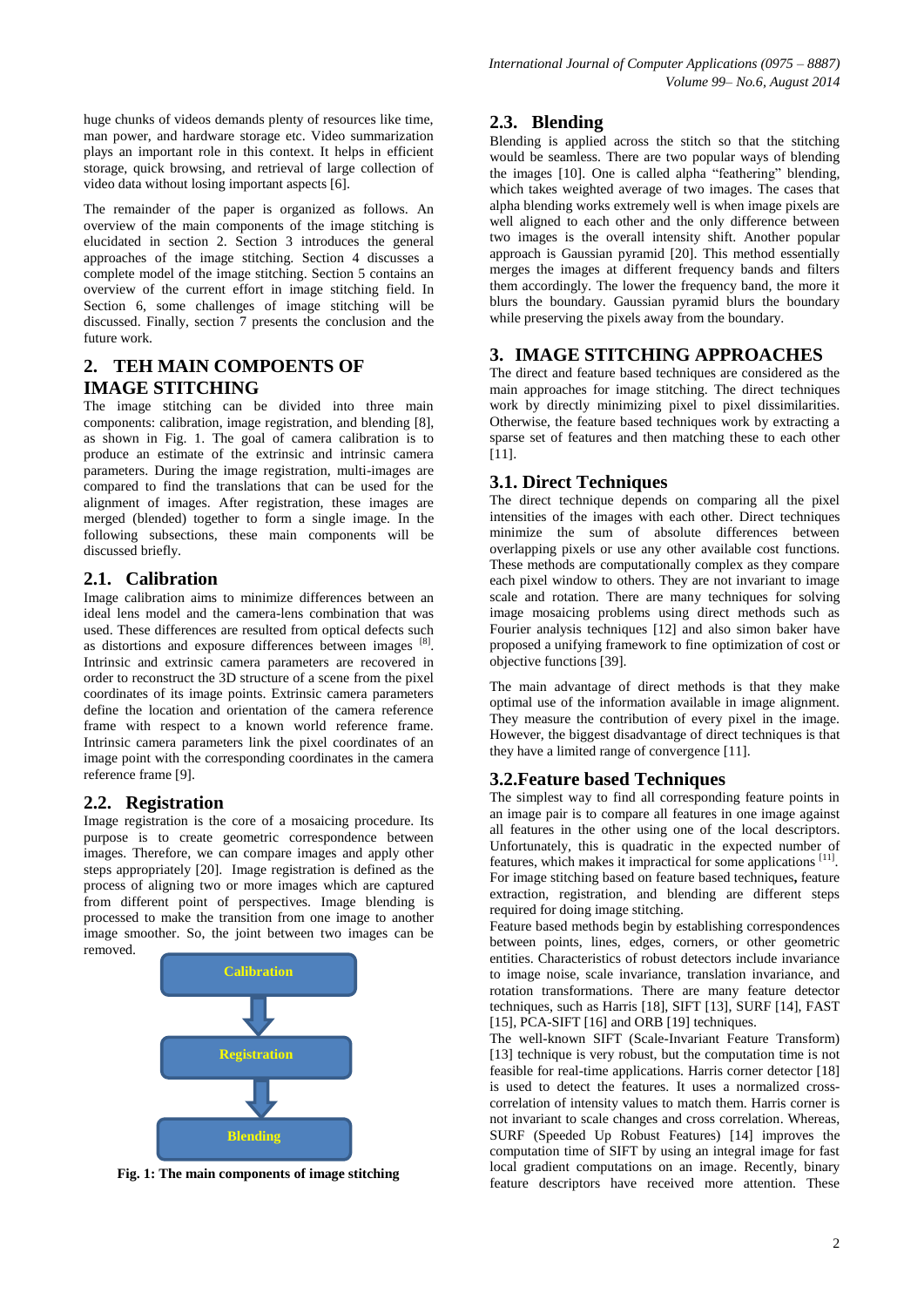descriptors are described with a binary string such as ORB [19] technique which is trying to keep track of the popularity with SIFT and SURF. It's extremely fast operation, while sacrificing very little on performance accuracy. ORB is scale and rotation invariant, robust to noise and affine transformations. The ORB algorithm is actually a combination of the FAST (Features from Accelerated Segment Test) keypoint detection, and the BRIEF (Binary Robust Independent Elementary Features) keypoint descriptor algorithm modified to handle oriented keypoints.

Feature based methods have the advantage of being more robust against scene movement. They are potentially faster and they have the ability to recognize panoramas by automatically discover the adjacency (overlap) relationships among an unordered set of images. These features make them ideally suited for fully automated stitching of panoramas taken by casual users [3].

## **4. IMAGE STITCHING MODEL BASED ON FEATURES BASED TECHNIQUES**

In this section, a complete image stitching model based on feature based techniques will be discussed. As shown in Fig. 2, the image stitching model consists of five stages: images acquisition, features detection and matching, RANSAC estimation, global alignment, and image blending. In the following subsections, the main stages of feature based image stitching will be described in detail.



**Fig. 2: The block diagram of general panoramic image stitching model based feature based approaches**

## **A. Image Acquisition**

The first stage of any vision system is the image acquisition stage. Image acquisition can be broadly defined as the action of retrieving an image from some sources. Typically, images can be acquired for panoramic imaging by three different methods, as shown in Fig. 3. These methods are translating a camera parallel to the scene, rotating a camera about its vertical axis by keeping optical center fixed, or by a handheld camera [20].



**Fig. 3: The different image acquisition methods [21]**

#### **B. Features Detection and Matching**

The second step in image stitching process is the features detection which is considered as the main image stitching stage. Features can be defined as the elements in the two or more input images to be matched. It relies on the idea that instead of looking at the image as a whole, it could be advantageous to select some special points in the image and perform a local analysis on these ones.

Feature detection forms an important part of many computer vision algorithms. Online image processing algorithms need real-time performance. Thus the speed at which features are detected is crucial in many applications, such as visual SLAM (Simultaneous localization and mapping), image registration [4], 3D reconstruction, and video stabilization which are needed to match corresponding image features between multiple views. The detected corners or feature points need to be described unambiguously so that the correspondence between multiple views can be computed reliably. Real-time processing requires the feature detection, description, and matching to be as fast as possible.

To provide a better feature matching for image pairs, corners are matched to give quantitative measurement. Corners are good features to match. The features of corners are more stable features over changes of viewpoint. The other most important feature of corner is that if there is a corner in an image than its neighborhood will show an abrupt change in intensity.

On the other hand, local feature descriptors describe a pixel (or a position) in an image through its local content. They are supposed to be robust to small deformations or localization errors, and give us the possibility to find the corresponding pixel locations in images which capture the same amount of information about the spatial intensity patterns under different conditions [24].

There are many requirements of a local feature detector, such as it should invariant to translation, rotation, scale, affine transformation, presence of noise, and blur. It must be robust to occlusion, clutter, and illumination changes. It should also be repetitive. Finally, there should be enough points to represent the image with time efficient.

There are many features descriptors such as SIFT [22], SURF [14], HOG [17], GLOH [23], PCA-SIFT [16], Pyramidal HOG (PHOG), and Pyramidal Histogram Of visual Words (PHOW).

In the following subsections, we briefly explain the SIFT, SURF, and ORB descriptors which offer scale and rotation invariant properties.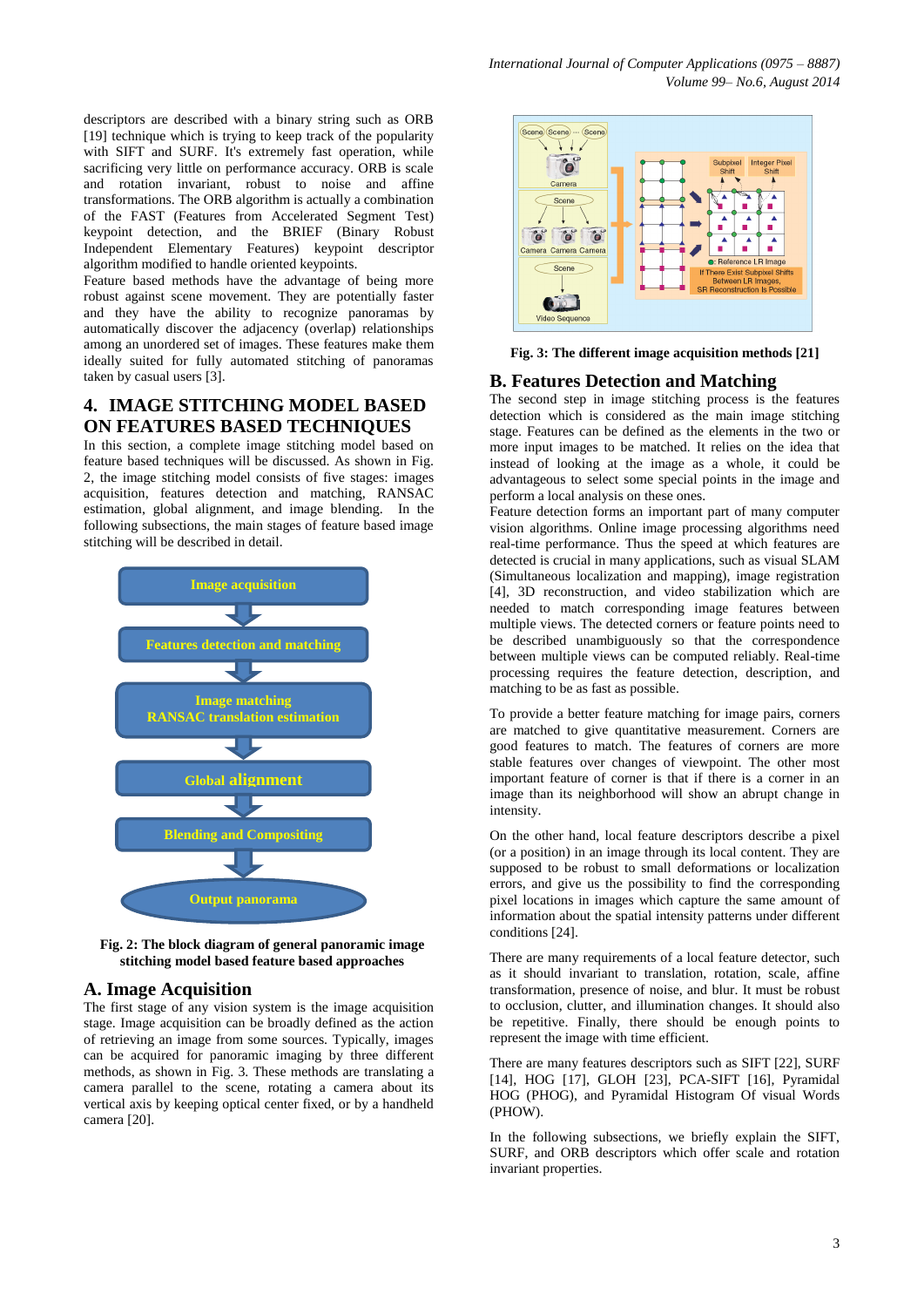# **1. Scale Invariant Feature Transform (SIFT) Technique**

The SIFT technique is one of the most robust and widely used image matching algorithm based on local features. It ensures a good mosaic image and a reliable result. SIFT is a feature detection and description technique. SIFT produces key point descriptors which describes the image features [22].

SIFT technique has four computational steps for extracting key points: scale-space peak selection, key-point localization, orientation assignment, and defining key-point descriptors.

To each image, it builds image pyramid by generating progressively blurred out images and it subtracts neighbor images to get the difference of Gaussian (DOG) pyramid. Then, it detects the extreme for DOG pyramid. The number of keypoints was reduced to help in increasing efficiency and also the robustness of the technique. Keypoints are rejected if they had a low contrast or if they were located on an edge. The following step is orientation assignment which uses orientation histogram to statistics the gradient orientation with sampling the center neighborhood of the key points. The last step is to describe the key points.



**Fig. 4: The SIFT descriptor generation** [2].

A keypoint descriptor is created by first computing the gradient magnitude and orientation at each image sample point in a region around the keypoint location, as shown in Fig. 4. These are weighted by a Gaussian window which indicated by the overlaid circle. These samples are then accumulated into orientation histograms summarizing the contents over 4x4 sub regions. The length of each arrow corresponding to the sum of the gradient magnitudes near that direction within the region.

SIFT technique suffer from some disadvantages. First, it is based on histogram which expresses grads variations in every scale and feature direction. Second, the complex of time is very difficult [35].

# **2. Speeded Up Robust Features (SURF) Technique**

SURF is a fast and robust algorithm developed by Bay [14] for local, similarity invariant representation and comparison. The SURF approach can be divided into three main steps. First, keypoints are selected at distinctive locations in the image, such as corners, blobs, and T-junctions. Next, the neighborhood of every keypoint is represented by a feature vector. This descriptor has to be distinctive. At the same time, it should be robust to noise, detection errors, and geometric and photometric deformations. Finally, the descriptor vectors are matched among the different images. Keypoints are found by using a so-called Fast-Hessian Detector that is based on the approximation of the Hessian matrix of a given image point. The responses to Haar wavelets are used for orientation assignment before the keypoint descriptor is formed from the

wavelet responses in a certain surrounding to the keypoint. Therefore, the SURF constructs a circular region around the detected keypoints.

The main advantage of the SURF approach lies in its fast computation, enabling real-time applications such as tracking and object recognition. It speeded-up the SIFT's detection process by keeping in view of the quality of the detected points. It gives more focus on speeding-up the matching step. The Hessian matrix is used along with descriptors low dimensionality to significantly increase the matching speed [24], but it is poor at handling viewpoint and illumination changes.

#### **3. Features from Accelerated Segment Test (FAST) Technique**

The FAST technique introduced by *Rosten Drummond* [15] for identifying interest points in an image. The reason behind the work of FAST algorithm was to develop an interest point detector for use in real time frame rate applications.

The FAST detector compares pixels only on a circle of fixed radius around a point. A point is classified as a corner only if one can find a large set of pixels on a circle of fixed radius around the point are all significantly brighter or darker than the central point. On the other hand the major limitation of FAST detector is that multiple features are detected adjacent to one another [15].

As shown in Fig. 5, the FAST algorithm considers a circle of 16 pixels around the corner candidate *p*. An interest point is indicated when a set of *n* contiguous pixels in the circle are all brighter than the candidate pixel *Ip* plus a threshold T, or all darker than  $Ip \leq t$ .



**Fig 5: The corner detection by using FAST algorithm [15].**

In the first step, a center pixel  $p$  is labeled as "corner" if there exist at least n consecutive "circle pixels". If at least three of the four pixel values -  $I_1$ ,  $I_5$ ,  $I_9$ ,  $I_{13}$  are not above or below  $I_P$  + T, then  $p$  is not an interest point (corner). In this case, reject the pixel  $p$  as a possible interest point. If at least three of the pixels are above or below  $I_p + T$ , then check for all 16 pixels and check if 12 contiguous pixels fall in the criterion. Repeat the procedure for all the pixels in the image [15].

# **4. Oriented FAST and Rotated BRIEF (ORB) Technique**

ORB technique is a very fast binary descriptor based on Binary Robust Independent Elementary Features (BRIEF) [19] key point descriptor. The binary based features have several advantages over vector based features. They can be faster to compute, more compact to store, more efficient to compare, and requires very low memory. It can be demonstrated through experiments how ORB is at two orders of magnitude faster than SIFT, while performing as well in many situations. The efficiency is tested on several real-world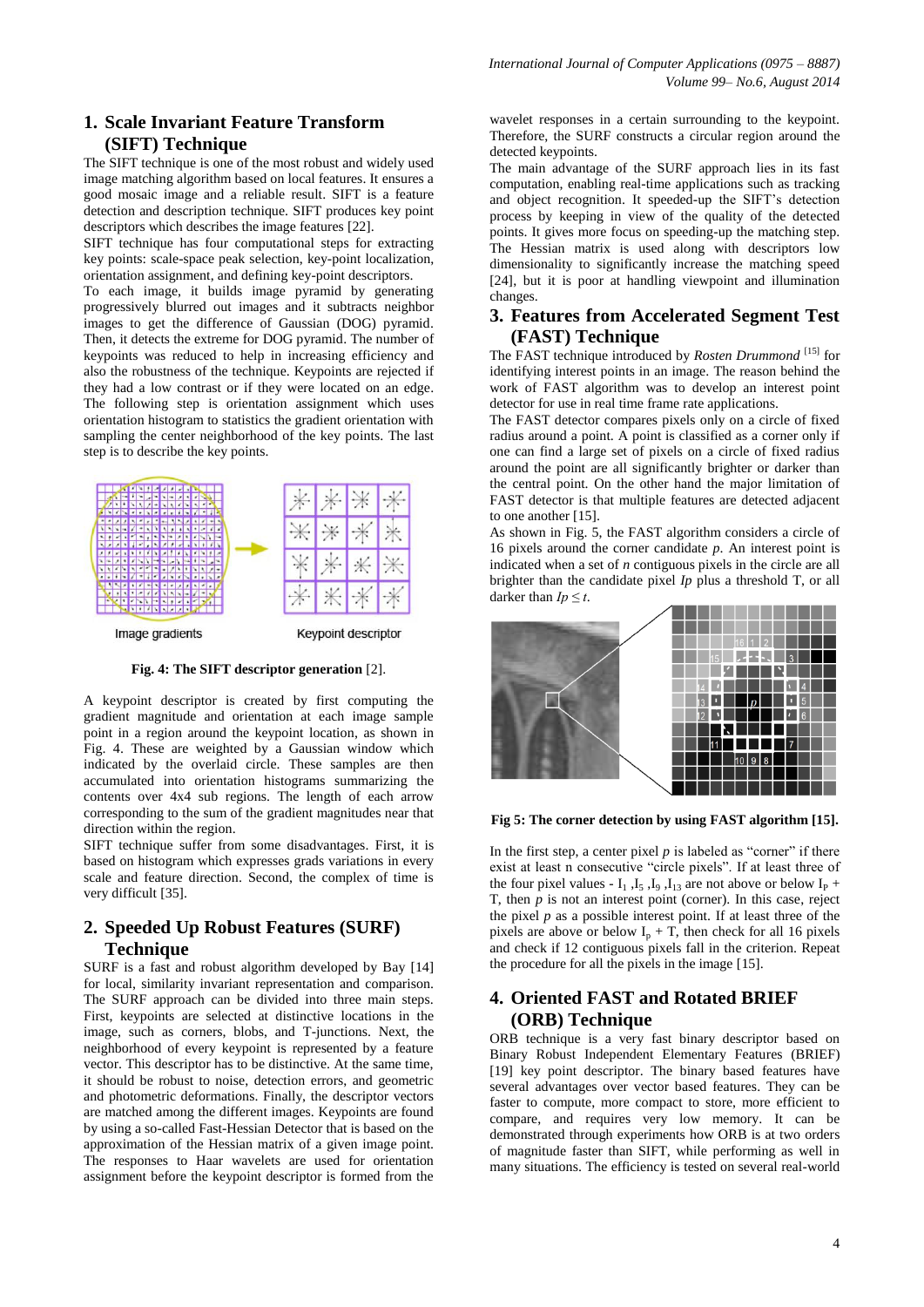applications, including object detection and patch-tracking on a smart phone.

The closest system to ORB proposes a multi-scale Harris keypoint and oriented patch descriptor. ORB builds on the well-known FAST keypoint detector and the recently developed BRIEF descriptor. Both these techniques are attractive because of their good performance and low cost. ORB includes the addition of a fast and accurate orientation component. ORB also uses learning method for de-correlating BRIEF features under rotational invariance, leading to better performance in nearest-neighbor applications [19].

## **C. Homography Using RANSAC**

After we have the information of feature matching of all pictures, we can use this useful information to do image matching. In image matching step, we are going to find out which picture is a neighbor of another picture, and find the correctly feature matching set we need for next step of all feature matching set [25].

RANSAC (RANdom SAmple Consensus) is a nondeterministic algorithm, because it doesn't ensure to return acceptable results. It is used to estimate parameters for Homography of a mathematical model from a set of observed data which contains outliners iteratively.

RANSAC loop involves selecting four feature pairs (at random); compute Homography H (exact); compute inliers, keep largest set of inliers, and finally it re-compute leastsquares H estimate on all of the inliers.

#### **D. Global Alignment**

The most relevant technique is bundle adjustment, which is a photogrammetric technique to combine multiple images of the same scene into an accurate 3D reconstruction. The aim of this step is to find a globally consistent set of alignment parameters that minimize the mis-registration between all pairs of images. Initial estimates of the 3D location of features in the scene must first be computed, as well as estimates of the camera locations. Then, bundle adjustment applies an iterative algorithm to compute optimal values for the 3D reconstruction of the scene and camera positions, by minimizing the log-likelihood of the overall feature projection errors using a least-squares algorithm [26].

In order to do this, we need to extend the pairwise matching criteria to a global energy function that involves all of the perimage pose parameters. Once we have computed the global alignment, we need to perform local adjustments such as parallax removal to reduce double images and blurring due to local mis-registration. Finally, if we are given an unordered set of images to register, we need to discover which images go together to form one or more panoramas [3].

#### **E. Compositing**

Once we have registered all of the input images with respect to each other, we need to decide how to produce the final stitched (mosaic) image. This involves selecting a final compositing surface, e.g., flat, cylindrical. Finally, we must decide how to blend them in order to create an attractive looking panorama.

The first step to be made is how to represent the final image. If only a few images are stitched together, a natural approach is to select one of the images as the reference and to then warp all of the other images into the reference coordinate system. The resulting composite is sometimes called a flat panorama. Since the projection onto the final surface is still a perspective projection, hence straight lines remain straight (which is often a desirable attribute).

There are many different projective layouts on which image mosaicing can be used, such as rectilinear projection, where

the stitched image is viewed on a two-dimensional plane intersecting the panosphere in a single point. Lines that are straight in reality are shown as straight regardless of their directions on the image. Wide views - around 120° or so start to exhibit severe distortion near the image borders. One case of rectilinear projection is the use of cube faces with cubic mapping for panorama viewing. Panorama is mapped to six squares. Each cube face showing 90 by 90 degree area of the panorama [20]. It also shows the cylindrical projection where the stitched image shows a 360° horizontal field of view and a limited vertical field of view. Panoramas in this projection are meant to be viewed as though the image is wrapped into a cylinder and viewed from within.



**Fig. 6: The cylinder mosaicing projection.**

To build a cylindrical panorama, a sequence of images is taken by a camera mounted on a leveled tripod. If the camera focal length or field of view is known, each perspective image can be warped into cylindrical coordinates. Two types of cylindrical warping are forward warping and inverse warping. In forward warping, the source image is mapped onto cylindrical surface, but it can have holes in the destination image (because some pixels may never get mapped there). Therefore, we use inverse mapping where each pixel in the destination image is mapped to the source image. Since the mapping is unlikely to be exactly on the pixel values, bilinear interpolation is used to calculate the colors at the destination pixels [27].

Once the source pixels have been mapped onto the final composite surface, the second step is to blend them in order to create an attractive looking panorama. If all of the images are in perfect registration and identically exposed, this is an easy problem (any pixel combination will do). There are many different pixels blending methods used in image stitching, such as feathering image blending*,* gradient domain and Image Pyramid blending [11].

Featuring image blending is a technique used in [computer](http://en.wikipedia.org/wiki/Computer_graphics)  [graphics](http://en.wikipedia.org/wiki/Computer_graphics) [software](http://en.wikipedia.org/wiki/Software) to smooth or blur the edges of a feature; it is The simplest approach, in which the pixel values in the blended regions are weighted average from the two overlapping images. Sometimes this simple approach doesn't work well (for example in the presence of exposure differences). But if all the images were taken at the same time and using high quality tripods, therefore, this simple algorithm produces excellent results. An alternative approach to multiband image blending is to perform the operations in the *gradient domain*. Here, instead of working with the initial color values, the image gradients from each source image are copied; in a second pass, an image that best matches these gradients is reconstructed. Copying gradients directly from the source images after seam placement is just one approach to gradient domain blending. Another important approach of image blending is *Image Pyramid* blending; the image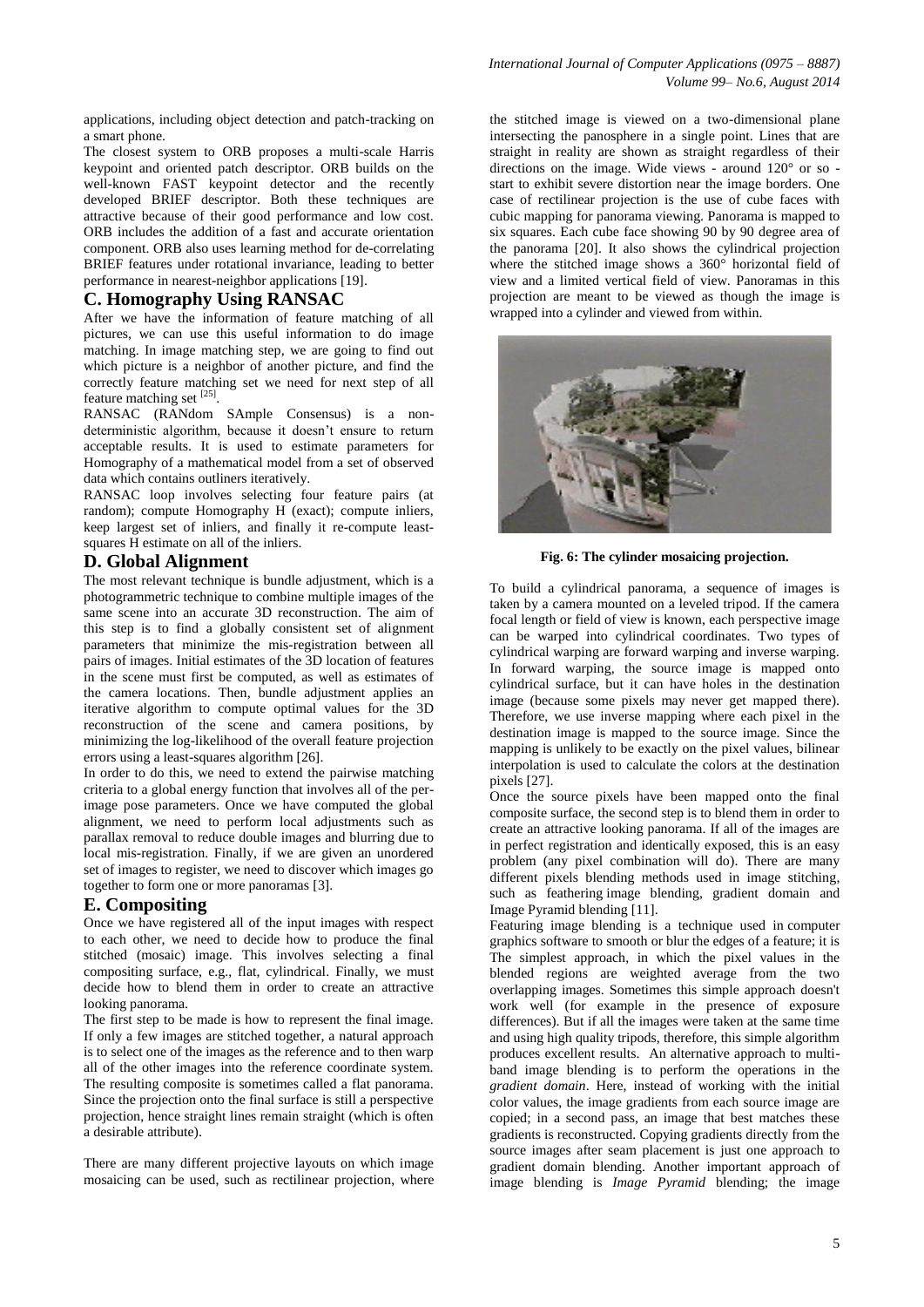pyramid is actually a representation of the image by a set of the different frequency-band images (i.e. Hierarchical representation of an image at different resolution). Image pyramid provides many useful properties for many applications, such as noise reduction, image analysis, image enhancement, etc.



**Fig. 7: The pixel blending process.**

Laplacian pyramid is an algorithm using Gaussian to blend the image while keeping the significant feature in the meantime. It downsizes the image into different levels (sizes) with Gaussian. Later, it expands the Gaussian in to the lower lever and subtracts from the image in that lever to acquire the Laplacian image. This Laplacian Pyramid is the true useful member of the image pyramid. Each layer of this pyramid is the band-pass image. We can now do some things to the specific frequency just like in the frequency domain. We also see that even after its frequencies are shown, the local features of the image are still there [36].

#### **5. LITERATURE REVIEW OF THE FEATURE-BASED IMAGE STITCHING**

In the last two decades, there are many researchers implemented and proposed some image stitching systems. For example, Levin and Weiss [29] introduced several formal cost functions for the evaluation of the quality of stitching. Their approach is demonstrated in various applications, including generation of panoramic images, object blending, and removal of compression artifacts. The aim of a stitching algorithm is to produce a visually plausible mosaic with two desirable properties. First, the mosaic should be as similar as possible to the input images, both geometrically and photometrically. Second, the seam between the stitched images should be invisible. While these requirements are widely acceptable for visual examination of a stitching result, their definition as quality criteria was either limited or implicit in previous approaches. Authors presented several cost functions for these requirements, and define the mosaic image as their optimum. The stitching quality in the seam region is measured in the gradient domain. The mosaic image should contain a minimal amount of seam artifacts.

Brown and Lowe [32] used the SIFT algorithm to implement a feature-based image stitching system. The first step in the panoramic recognition algorithm is to extract and match SIFT features between all of the images. SIFT features are located at scale-space maxima/minima of a difference of Gaussian function, and then the objective of second step "image" matching" is to find all matching (overlapping) images, it is only necessary to match each image to a small number of neighboring images in order to get a good solution for the image geometry. Then, they used RANSAC to select a set of inliers that are compatible with a Homography between the images. After that, they applied a probabilistic model to verify

the match; then they used bundle adjustment to solve for all of the camera parameters jointly; then they used bundle adjustment to solve for all of the camera parameters jointly; finally they have applied the multi-band blending strategy. The idea behind multi-band blending is to blend low frequencies over a large spatial range and high frequencies over a short range. This can be performed over multiple frequency bands using a Laplacian Pyramid.

Eden et al. [33] presented a technique to automatically stitch multiple images at varying orientations and exposures to create a composite panorama that preserves the angular extent and dynamic range of the inputs. The proposed method allows for large exposure differences, large scene motion or other mis-registrations between frames and requires no extra camera hardware. To do this, they introduced a two-step graph cut approach. The purpose of the first step is to fix the positions of moving objects in the scene. In the second step, they fill in the entire available dynamic range.

Lowe [28] extended his previous by introducing gain compensation and automatic straightening steps. They showed how to solve for a photometric parameter, namely the overall gain between images, with an error function defined over all images. The error function is the sum of gain normalized intensity errors for all overlapping pixels.

Deepak Jain [30] proposed a corner technique for image mosaicing. Here, he had used three step methods. In first step, he take two images and find corner of both these images. In second step, he removed the false corner from both images. Finally, he used Homography to find matched corner and get mosaic image.

Yanfang [13] concerned on the problem of automatic image stitching which mainly applies to the image sequence even those including noise images. He used a method based on invariant features to realize fully automatic image stitching, in which it includes two main parts: image matching and image blending. As the noises images have large differences between the other images, when using SIFT features to realize correct and robust matching, it supplies a probabilistic model to verify the panorama image sequence. The stitching quality is measured visually by the similarity of the stitched image to each of the input images, and by the visibility of the seam between the stitched images. In order to define and get the best possible stitching, several formal cost functions for the evaluation of the stitching quality are introduced in this paper. In these cost functions the similarity to the input images and the visibility of the seam are defined in the gradient domain, minimizing the disturbing edges along the seam. A good image stitching will optimize these cost functions, overcoming both photometric inconsistencies and geometric misalignments between the stitched images.

Vimal Singh Bind [31] presented a technique for featurebased image mosaicing using image fusion where the input images are stitched together using the popular stitching algorithms. To extract the best features m from the stitching results, the blending process is done by means of Discrete Wavelet Transform (DWT) using the maximum selection rule for both approximate as well as detail-components. The robustness and quality of the above mosaicing techniques are tested by means of three-dimensional rotational images. The performance evaluation of proposed technique is done in terms of PSNR (peak signal-to-noise ratio), FSIM as Quality Measure for Combined similarity, MI (Mutual Information), EME (Enhancement performance measure), NAE (Normalized Absolute Error) and SD.

Russol Abdelfatah [34] presented a technique to implement image stitching by adopting feature-based alignment algorithm and blending algorithm to produce a high quality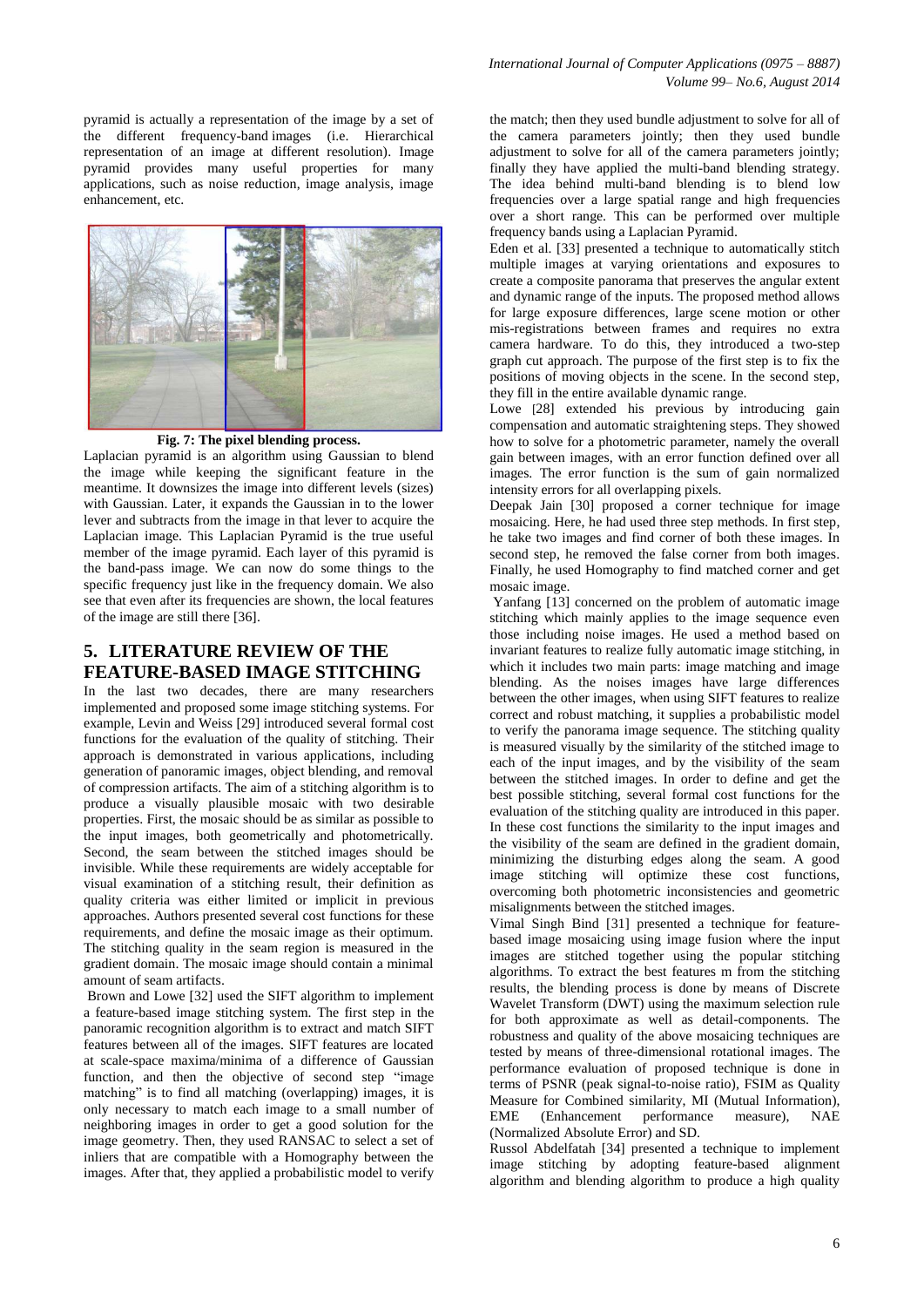image. The used images to create panorama are captured in a fixed linear spatial interval. The processing method involves feature extraction, image matching based on Harris corner detectors method as the feature detection and neighboring pairs alignment using RANSAC (RANdom Sample Consensus) algorithm. Linear blending is applied to remove the transition between the aligned images.

# **6. CHALLENGES OF IMAGE STITCHING**

There are many challenges in image stitching such as:

- Noisy image data or data with uncertainties: An image is often corrupted by noise in its acquisition and transmission, the cost of extracting features is minimized by taking a cascade filtering approach.
- Very larger images collection need for efficient indexing: large amount of images may lead to high processing time, since each image needs some processing.
- The main challenge on image stitching is the using of handled camera which may lead to presence of parallax (a shift in apparent object position while observed from different angles of view), small scene motions such as waving tree branches, and large-scale scene motions such as people moving in and out of pictures. This problem can be handled by bundle adjustment.
- Another recurring problem in creating photo-mosaics is the elimination of visible seams, for which a variety of techniques have been developed over the years [3].

#### **7. CONCLUSION**

Image mosaicing is considered as an active research area in the fields of computer vision and computer graphics. It has a large amount of different algorithms for features detection and description. The choice of the feature detector depends on the problem. In this paper, we have offered a comprehensive study on features-based image stitching such as SIFT algorithm which is rotation, scale invariant as well as more effective in presence of noise. It has highly distinctive features. However, it needs high computational time; the SURF algorithm proves superior in terms of execution time and illumination invariance property; The ORB algorithm is rotation and scale invariant with improved execution time but its performance is poor in presence of noise. In future we want to compare between the algorithms we have studied and other feature based image stitching algorithms, Also Stitching videos together to create dynamic panoramas, and stitching videos and images in the presence of large amounts of parallax.

#### **8. REFERENCES**

- [1] Ward, G. (2006). Hiding seams in high dynamic range panoramas. In R. W. Fleming, & S. Kim (Ed.), APGV. 153, p. 150. ACM.
- [2] Lowe, D. G. (2004). Distinctive Image Features from Scale-Invariant Keypoints. International Journal of Computer Vision, 60, 91-110.
- [3] Szeliski, R. (2010). Computer Vision: Algorithms and Applications (1st Ed.). New York, NY, USA: Springer-Verlag New York, Inc.
- [4] Brown, L. G. (1992, Dec). A Survey of Image Registration Techniques. ACM Comput. Surv, 24(4), 325-376.
- [5] Arth, C., Klopschitz, M., Reitmayr, G., & Schmalstieg, D. (2011). Real-time self-localization from panoramic images on mobile devices. ISMAR (pp. 37-46). IEEE.
- [6] Ajmal, M., Ashraf, M., Shakir, M., Abbas, Y., & Shah, F. (2012). Video Summarization: Techniques and Classification. In L. Bolc, R. Tadeusiewicz, L. Chmielewski, & K. Wojciechowski (Eds.), Computer Vision and Graphics (Vol. 7594, pp. 1-13). Springer Berlin Heidelberg.
- [7] WIKIPEDIA.(n.d.).http://en.wikipedia.org/wiki/File:Roc hester\_NY.jpg. [http://en.wikipedia.org/wiki/File:Rochester\\_NY.jpg.](http://en.wikipedia.org/wiki/File:Rochester_NY.jpg)
- [8] K.Shashank, N. G. (MarCh 2014). A Survey and Review over Image Alignment and Stitching Methods. The International Journal of Electronics & Communication Technology (IJECT), ISSN: 2230-7109 (Online).
- [9] Zhang, Z. (2000, Nov). A Flexible New Technique for Camera Calibration. IEEE Trans. Pattern Anal. Mach. Intell., 22(11), 1330-1334.
- [10] Deng, Y., & Zhang, T. (September 07, 2003). Generating Panorama Photos.
- [11] Szeliski, R. (December 10, 2006). Image Alignment and Stitching. Tech. rep.
- [12] Bergen, J. R., Anandan, P., Hanna, K. J., & Hingorani, R. (1992). Hierarchical Model-Based Motion Estimation. Proceedings of the Second European Conference on Computer Vision (pp. 237-252). London, UK, UK: Springer-Verlag.
- [13] Yanfang Li, Y. W. (2008). Automatic Image Stitching Using SIFT.
- [14] Bay, H., Ess, A., Tuytelaars, T., & Van Gool, L. (2008, Jun). Speeded-Up Robust Features (SURF). Comput. Vis. Image Underst., 110(3), 346-359.
- [15] Rosten, E., & Drummond, T. (2006). Machine Learning for High-speed Corner Detection. Proceedings of the 9th European Conference on Computer Vision - Volume Part I (pp. 430-443). Berlin, Heidelberg: Springer-Verlag.
- [16] Ke, Y., & Sukthankar, R. (2004). PCA-SIFT: A more distinctive representation for local image descriptors. (pp. 506-513).
- [17] Dalal, N., & Triggs, B. (2005). Histograms of Oriented Gradients for Human Detection. Proceedings of the 2005 IEEE Computer Society Conference on Computer Vision and Pattern Recognition (CVPR'05) - Volume 1 - Volume 01 (pp. 886-893). Washington, DC, USA: IEEE Computer Society.
- [18] Harris, C., & Stephens, M. (1988). A combined corner and edge detector. In Proc. of Fourth Alvey Vision Conference, (pp. 147-151).
- [19] A.V.Kulkarni1, J. V. (September-2013). Object recognition with ORB and its Implementation on FPGA. International Journal of Advanced Computer Research, 2277-7970.
- [20] Mrs. Hetal M. Patel, A. P. (November- 2012). Comprehensive Study and Review of Image Mosaicing Methods. International Journal of Engineering Research & Technology (IJERT), Vol. 1 Issue 9, ISSN: 2278- 0181.